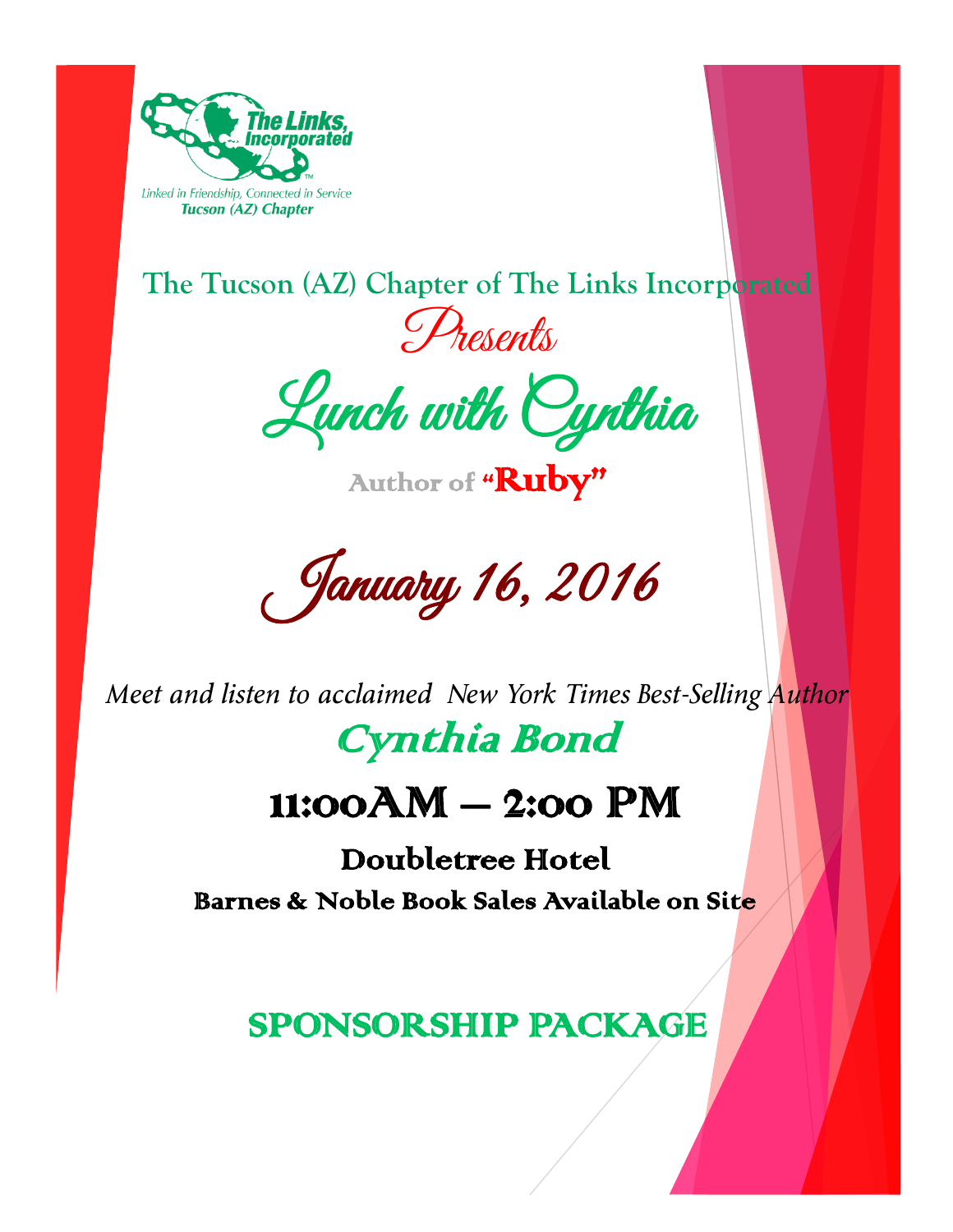

Lunch with Cynthia



November 2015

Dear Tucson Community,

**The Tucson (AZ) Chapter of the Links Incorporated** (The Links) is a member-based organization committed to empowering, inspiring and positively impacting the lives of children and families in the Tucson community and beyond. The vision of the Links is to be recognized as an organization that fosters positive and lasting relationships in our global community. With more than 52 years of service in the Tucson Community, The Tucson Links have contributed over 1000 volunteer hours annually to various charitable programs in our community.

**In an effort to maintain our commitment to community service, The Tucson (AZ) Chapter of the Links Incorporated** will host **Lunch with Cynthia, a New York Times best-selling author of "***Ruby***." Cynthia has been featured in Oprah Magazine and on Super Soul Sunday with Oprah. She is presently writing a screen play for Ruby and will have another book …a sequel to Ruby out soon! You don't want to miss this!**

#### *Cynthia Bond "proves to be a powerful literary force, whose unflinching yet lyrical prose is reminiscent of Toni Morrison's."* **The Oprah Magazine.**

We would be honored to have you join us in our commitment to community service, the art of writing, and a community friendship event, as an event sponsor.

Proceeds will assist our Links' programs addressing National Trends and Services, International Trends and Services, health for women and children and Health and Human Services, Services to Youth in our community, and toward providing scholarships for students.

Please review the sponsorship levels provided. You will benefit through your involvement as a sponsor by enriching the lives of our community as well as reaching an audience who like most of us, wants to support our ever-changing world culture.

Your donation may be tax-deductible, however, please consult your tax advisor. Attached is the sponsorship commitment and table purchase commitment form. These documents can also be found on our website [www.tucsonlinksinc.org.](http://www.tucsonlinksinc.org/) For more information about **Lunch With Cynthia,** contact Beverely Elliott - [beverelye@tucsonlinksinc.org](mailto:%20beverelye@tucsonlinksinc.org) - or call at 520-326-1850.

On behalf of both the Tucson (AZ) Chapter of The Links Incorporated, thank you for your generosity and consideration.

Sincerely,

#### Velmeta Beverely Velmeta

**Velmeta Robertson Beverely Elliott Velmeta Robertson** *Chair of* The Arts Chair / Chair of Lunch with Cynthia *Co-Chair Lunch With Cynthia/ Fund Development Chair Co-Chair &* The Arts Chair The Tucson (AZ) Chapter of The Links Incorporated The Tucson (AZ) Chapter of The Links Incorporated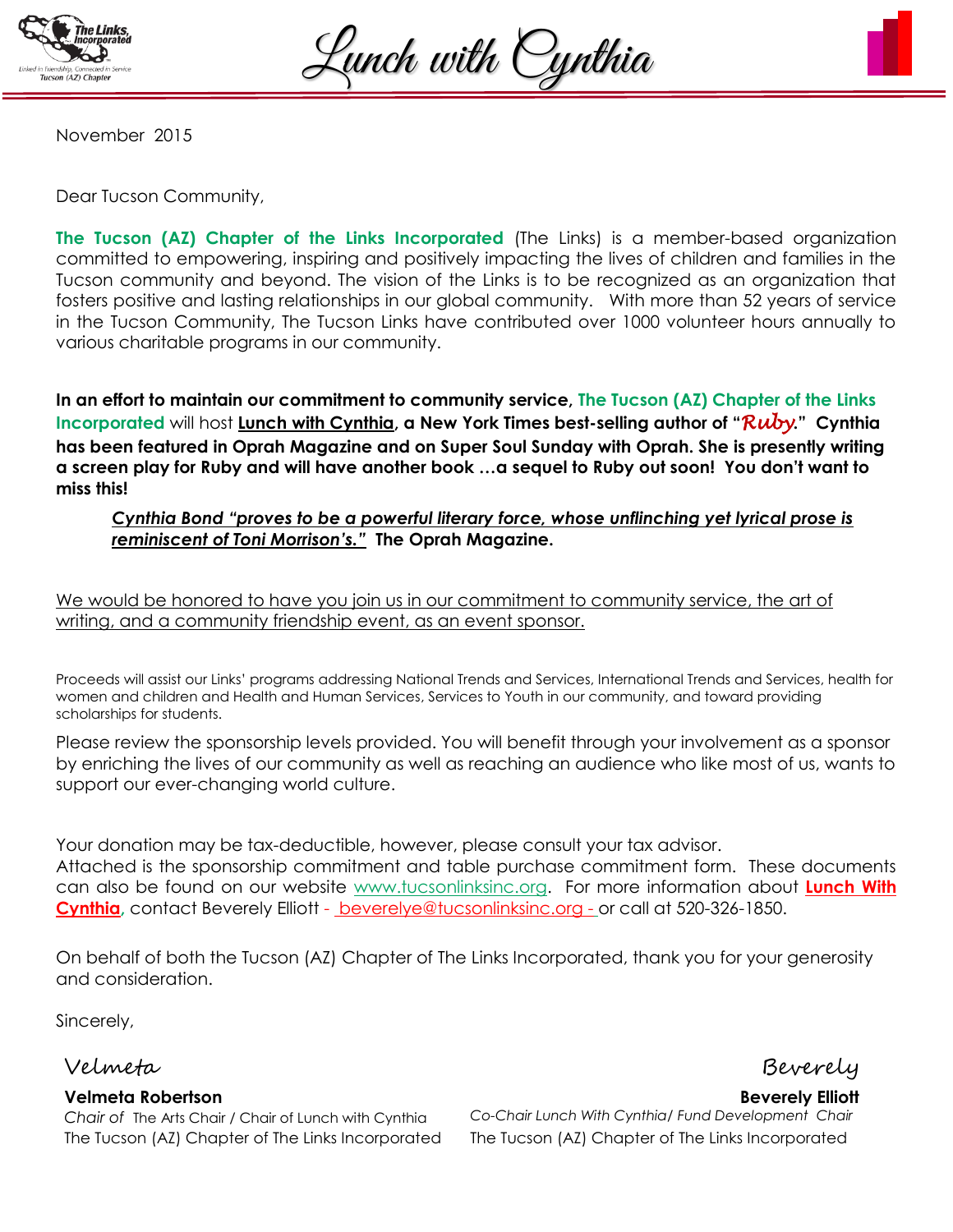

Lunch with Cynthia

**The Tucson(AZ) Chapter of The Links Incorporated** (The Tucson Links) is recognized as an organization that fosters positive and lasting relationships with children, families and the global community. With more than 52 years of service in the Tucson area, The Tucson Links have contributed over 1000 volunteer hours annually to various charitable programs in our community.

**Cynthia Bond** is a Oprah Winfrey 2.0 Pick and a New York Times Best-Selling Author. Her novel **RUBY** was chosen to be an Oprah Book Club 2.0 selection. **RUBY** was also a Barnes & Noble Discover Great New Writers selection, and an Indie Next Pick. Cynthia attended Northwestern University's Medill School of Journalism, then moved to New York and attended the American Academy of Dramatic Arts. A PEN/Rosenthal Fellow, Bond founded the Blackbird Writing



 $\bullet$ 



[C](https://www.google.com/url?sa=i&rct=j&q=&esrc=s&source=images&cd=&cad=rja&uact=8&ved=0CAcQjRw&url=http://www.goodreads.com/book/show/24902492-ruby&ei=UpGaVa--EMHAsAWNgbGYBA&bvm=bv.96952980,d.b2w&psig=AFQjCNEwYcb9rHwXpTPCfqsY5HMCR1JwFA&ust=1436279498244442)ollective in 2011. She has taught writing to homeless and at-risk youth throughout Los Angeles for more than fifteen years. At present, Bond works as a writing consultant, and teaches therapeutic writing at Paradigm Malibu Adolescent Treatment Center. A native of East Texas, she lives in Los Angeles with her daughter. For more information about Cynthia Bond, visit **[http://cynthiabond.com](http://cynthiabond.com/)**

 Our Links programs address national trends and services, international trends, the Urban League's Project Yes Back Pack Drive, HBCU (Historically Black Colleges and Universities) support, "2 Women Who Did" where we honor women pioneering ideas in our community, supporting AZ Organ Donor program, STEM initiatives in 2 Middle and 1 High school, supporting The Arts in our schools via a national poster art contest and exposing students to the arts via theater, addressing major health concerns in our nation, a career mentoring program with minority students at the University of Arizona, and providing scholarships for Tucson students.

**Save The Date** – 2 Women Who Did Awards (see above) – April 2016. Are you interested in being a supportive Sponsor \$100 donations are being accepted. Check our website for more information regarding this April 2nd reception at [www.tucsonlinksinc.org.](http://www.tucsonlinksinc.org/)

For more information about The Links Incorporated visit **[www.linksinc.org](http://www.linksinc.org/)** for more information about our Tucson (AZ) Chapter of The Links Incorporated, visit **[www.tucsonlinksinc.org](http://www.tucsonlinksinc.org/)**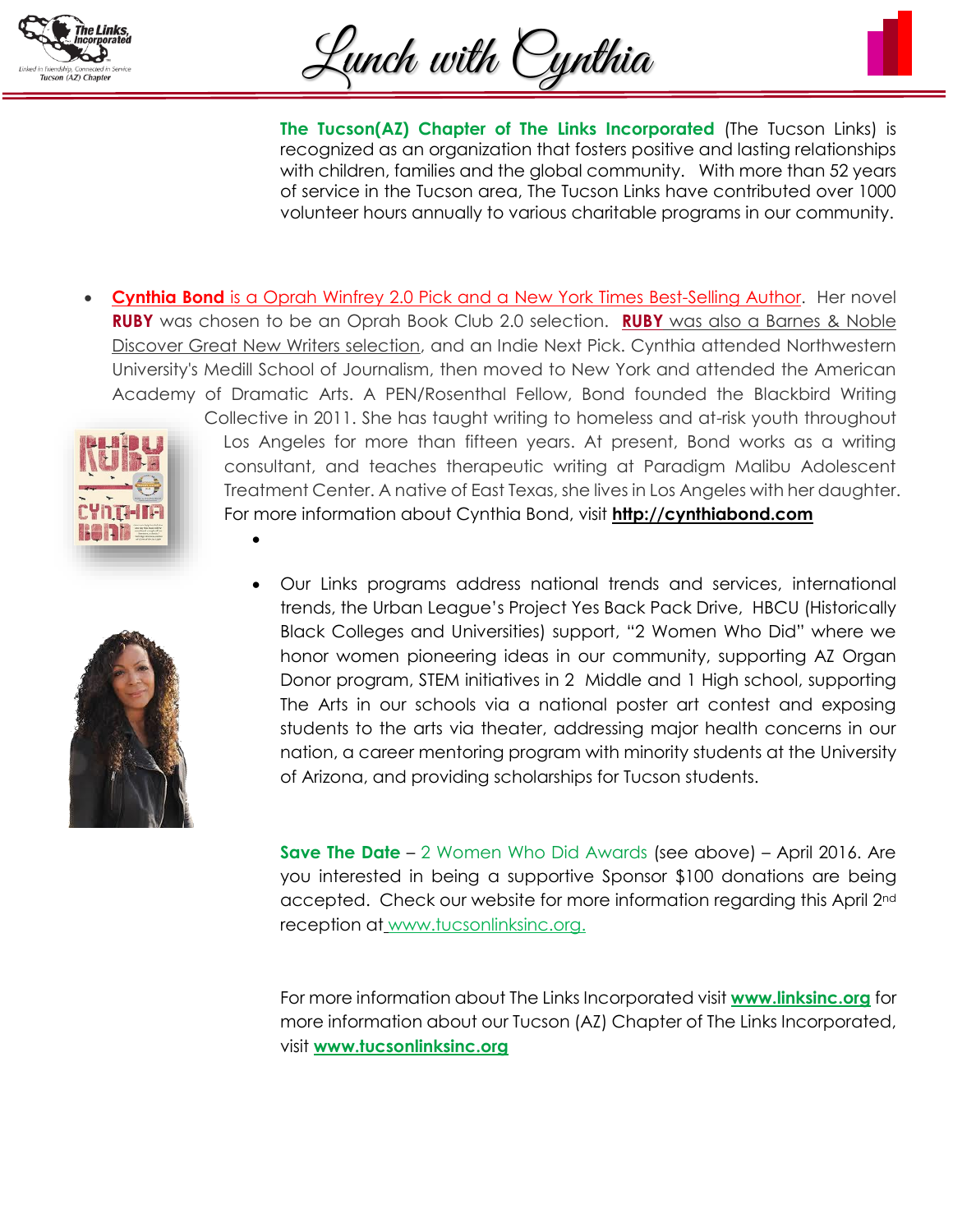

Lunch with Cynthia



| Name                 | Date               |
|----------------------|--------------------|
| Company Name         | Title              |
| Street address       | City, ST, ZIP Code |
| Primary phone number | Other phone number |
| Email address        | Website            |

#### **Sponsorship Levels** *(Please select one)*



#### ☐ **Ruby Sponsorship -\$1000**

Ruby Sponsorship includes – One Table of 10, preferred seating, mention of your name during the program, please submit 2 - 3 photos of your choice regarding your business for the screen, and your logo representing your business as a Ruby Sponsor

### ☐ **Emerald Sponsorship -\$750**

Emerald Sponsorship includes – One Table of 10, preferred seating, mention of your name during the program, and your business logo on scrolling screen as an Emerald Sponsor

☐ **Silver Sponsorship - \$600**

Silver Sponsorship includes – One table of 10, prime seating, and logo on scrolling screen

Please submit this form along with your company logo to [foundation@tucsonlinksinc.org.](mailto:foundation@tucsonlinksinc.org) Sponsorship deadline is **January 6, 2016**.

#### **Donations**

☐ I would like to make a donation to support this event in the amount of **\$**

Consult your tax professional regarding deductibility of your donation. *Donation amount*

#### **General Seating & Table Purchase**

I would like to purchase:

| Seating type         | Quantity | Price           | Total |
|----------------------|----------|-----------------|-------|
| Individual ticket(s) |          | $$50$ each      |       |
| Table of 10          |          | \$500 per table |       |

**Guest List** My Guests are:

**Please list names of attendees with your payment and form.**

**Please mail or email this form and your check by January 6, 2016**

**Make Checks Payable to : The Tucson Chapter of The Links Incorporated** Send payment to: **The Tucson Chapter of the Links Incorporated/Elliott**

4511 N. Campbell Avenue #255, Tucson, AZ 85718

To **pay online & upload logos** go to The Tucson Links website **[www.tucsonlinksinc.org/lunchwithcynthia](http://www.tucsonlinksinc.org/lunchwithcynthia)**

For more information or to email this form, contact: **[foundation@tucsonlinksinc.org](mailto:foundation@tucsonlinksinc.org)**